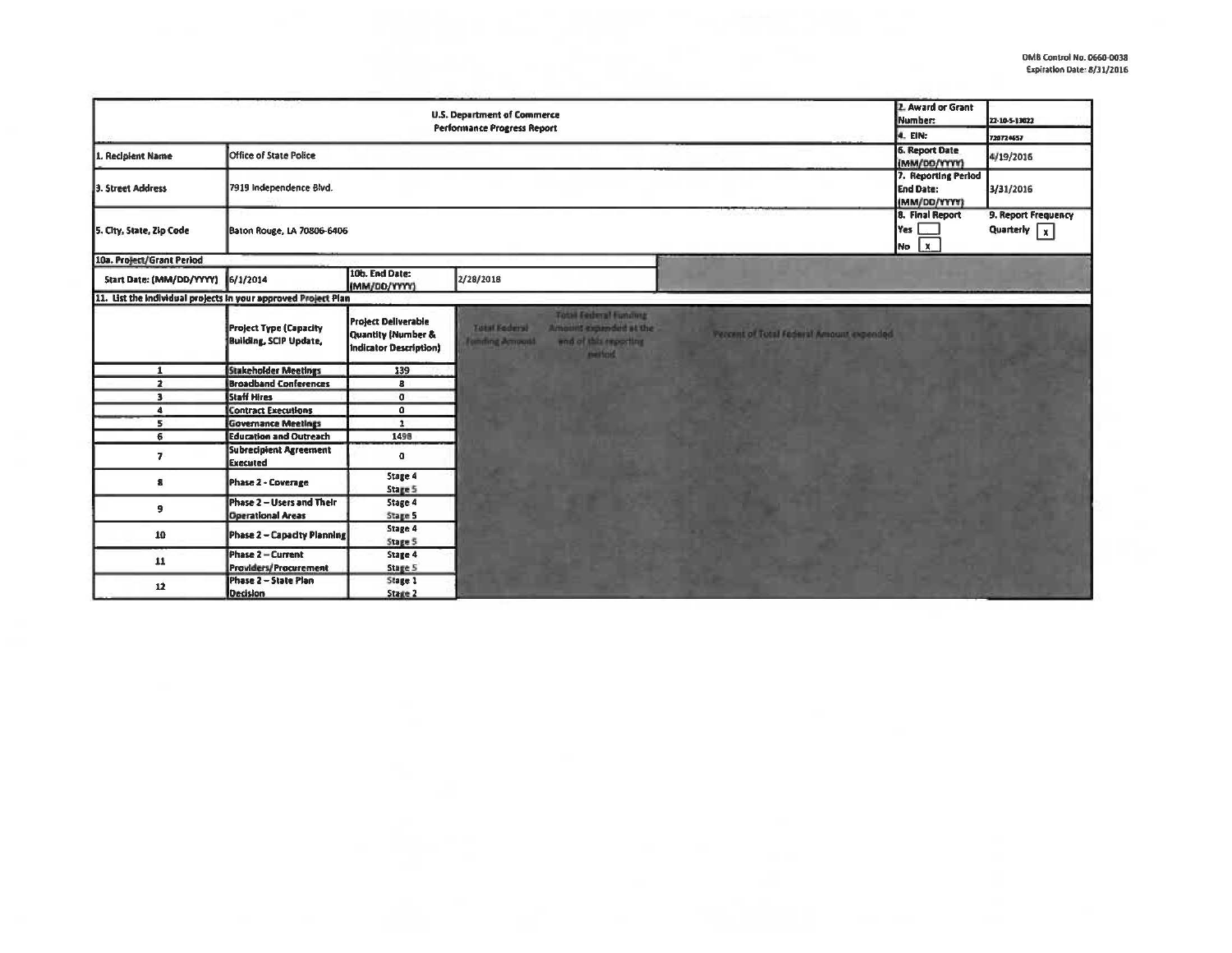$\cdot$ 

| the next querter; and any additional project railestones or information.       |             | 11a. Describe your progress meeting each major activity/milestone approved in the Baseline Report for this project; any challenges or obstacles encountered and mitigation strategies you have employed; planned major activit                                                        |                  |  |  |  |
|--------------------------------------------------------------------------------|-------------|---------------------------------------------------------------------------------------------------------------------------------------------------------------------------------------------------------------------------------------------------------------------------------------|------------------|--|--|--|
| Lianuary 1, 2016 - March 31, 2016                                              |             |                                                                                                                                                                                                                                                                                       |                  |  |  |  |
| 1. (139) stakeholder individual contacts.                                      |             |                                                                                                                                                                                                                                                                                       |                  |  |  |  |
|                                                                                |             | 2. (1) out of state FirstNet conferences, attended by (8) Louisiana first responders disciplines. Attended the Southeast Public Safety Broadband Summit- Orange Beach, SLKSP Program and Technology Consultant, State Fusion C                                                        |                  |  |  |  |
| Terrebonne Parish, Chief of Police, 911 APCO/NENA, and Fire Chiefs in January. |             |                                                                                                                                                                                                                                                                                       |                  |  |  |  |
| 3. No changes.                                                                 |             |                                                                                                                                                                                                                                                                                       |                  |  |  |  |
| 4. No changes.                                                                 |             |                                                                                                                                                                                                                                                                                       |                  |  |  |  |
|                                                                                |             | 5. 1 Broadband BBSC (12/15), 1 Policy and Planning PPSC (drafting BBSC bylaw addition) (12/15), 1 SIEC meeting (10/28)                                                                                                                                                                |                  |  |  |  |
|                                                                                |             | 6. Handed out 372 handouts (194 brochures, 175 FirstNet Fire FAQ, 3 Gov Decision Info Sheets) through parish outreach meeting, (139 attendees), 283 new tweets posted, 89 new twitter total followers, 843 new website hits.                                                          |                  |  |  |  |
| 7. No Change                                                                   |             |                                                                                                                                                                                                                                                                                       |                  |  |  |  |
| 8. Planning will be augmented next quarter via our Regional meetings.          |             |                                                                                                                                                                                                                                                                                       |                  |  |  |  |
|                                                                                |             | 9. Data has been collected, compiled and submitted automatically via CASM and via Dropbox 9/30/15. If the MDST remains active, agencies may continue to submit info and inform the process. Additional inputs may be added, as                                                        |                  |  |  |  |
| by FirstNet per their directives at the SPOC meeting.                          |             |                                                                                                                                                                                                                                                                                       |                  |  |  |  |
| 10. Planning will be augmented next quarter via our Regional meetings.         |             |                                                                                                                                                                                                                                                                                       |                  |  |  |  |
|                                                                                |             | 11. Data has been collected, compiled and submitted automatically via CASM. If the MDST remains active, agencies may continue to submit info and inform the process.                                                                                                                  |                  |  |  |  |
|                                                                                |             | 12. New administration has been briefed on FirstNet and reviewing State Plan decision process.                                                                                                                                                                                        |                  |  |  |  |
|                                                                                |             |                                                                                                                                                                                                                                                                                       |                  |  |  |  |
|                                                                                |             | 11b. If the project team anticipates requasting any changes to the approved Beselina Report in the next quarter, describe those below. Note that any substantive changes to the Easeline Report must be approved by the Depart                                                        |                  |  |  |  |
| Commerce before Implementation.                                                |             |                                                                                                                                                                                                                                                                                       |                  |  |  |  |
|                                                                                |             |                                                                                                                                                                                                                                                                                       |                  |  |  |  |
| No substantive changes anticipated.                                            |             |                                                                                                                                                                                                                                                                                       |                  |  |  |  |
|                                                                                |             |                                                                                                                                                                                                                                                                                       |                  |  |  |  |
|                                                                                |             | [11c. Provide any other information that would be useful to NTIA as it assesses this project's progress.                                                                                                                                                                              |                  |  |  |  |
|                                                                                |             |                                                                                                                                                                                                                                                                                       |                  |  |  |  |
|                                                                                |             | Louisiana continues outreach activities, and detailed review the RFP release Information. The SPOC and other SUGP staff participated in one FirstNet conference gaining additional knowledge of FirstNet progress. We are on t                                                        |                  |  |  |  |
|                                                                                |             | current project timelines. The new Louisiana Governor and his administration has been briefed on FirstNet and related activities.                                                                                                                                                     |                  |  |  |  |
|                                                                                |             |                                                                                                                                                                                                                                                                                       |                  |  |  |  |
|                                                                                |             | 11d. Describe any success stories or best practices you have identified. Please be as specific as possible.                                                                                                                                                                           |                  |  |  |  |
| None this quarter.                                                             |             |                                                                                                                                                                                                                                                                                       |                  |  |  |  |
| 12. Parsonnel                                                                  |             |                                                                                                                                                                                                                                                                                       |                  |  |  |  |
|                                                                                |             | 12s. If the project is not fully staffed, describe how any lack of staffing may impact the project's time line and when the project will be fully staffed.                                                                                                                            |                  |  |  |  |
| Fully staffed.                                                                 |             |                                                                                                                                                                                                                                                                                       |                  |  |  |  |
| 12b. Staffing Table                                                            |             |                                                                                                                                                                                                                                                                                       |                  |  |  |  |
| <b>Job Title</b>                                                               | <b>FTEX</b> | <b>Project (s) Assigned</b>                                                                                                                                                                                                                                                           | Change           |  |  |  |
| <b>Technology Consultant</b>                                                   | 50          | Lead and overall technology advisor to all projects.                                                                                                                                                                                                                                  | No change        |  |  |  |
| <b>Grant Administrator</b>                                                     | 5           | Lead and overall grant administrator for this grant program.                                                                                                                                                                                                                          | No change        |  |  |  |
| Program Manager                                                                | 100         | Lead and overall project implementation and direction.                                                                                                                                                                                                                                | No change        |  |  |  |
|                                                                                |             | Lead and develop and implement outreach and education plans. Coordinate outreach to local and tribal jurisdictions, communicate information to key                                                                                                                                    |                  |  |  |  |
| Outreach Coordinator                                                           | 100         | stakeholders.                                                                                                                                                                                                                                                                         | No change        |  |  |  |
|                                                                                |             | Responsible for technology outreach, education and consultation to the state. Consult and assist public safety agencies on their future needs as well as                                                                                                                              |                  |  |  |  |
|                                                                                |             |                                                                                                                                                                                                                                                                                       | <b>No change</b> |  |  |  |
| <b>Technology Specialist</b>                                                   | 50          | olan guidelines. Participate in SCIP updates on Broadband related activities. Act in advisory capacity on all technical matters.                                                                                                                                                      |                  |  |  |  |
|                                                                                |             | Responsible for technology outreach, education and consultation to the state. Consult and assist public safety agencies on their future needs as well as                                                                                                                              |                  |  |  |  |
|                                                                                |             |                                                                                                                                                                                                                                                                                       | No change        |  |  |  |
| <b>Technology Specialist</b>                                                   | 50          | plan guidelines. Participate in SCIP updates on Broadband related activities. Act in advisory capacity on all technical matters.                                                                                                                                                      |                  |  |  |  |
|                                                                                |             | Provide grant administrative and coordination support, including completing progress reports, reimbursements and ensuring grant activities are                                                                                                                                        |                  |  |  |  |
|                                                                                |             | completed on time.                                                                                                                                                                                                                                                                    | No change        |  |  |  |
|                                                                                |             |                                                                                                                                                                                                                                                                                       |                  |  |  |  |
| <b>Grant Coordinator</b>                                                       | 20          |                                                                                                                                                                                                                                                                                       |                  |  |  |  |
| Statewide Interoperability                                                     |             | Provide oversight for the SUGP grant, ensuring that all activities are completed on time and within budget. The SWIC will be the primary point of contact<br>for consultation with FirstNet, and will work to expand the State's governance structure and ensure the SCIP is updated. | No change        |  |  |  |